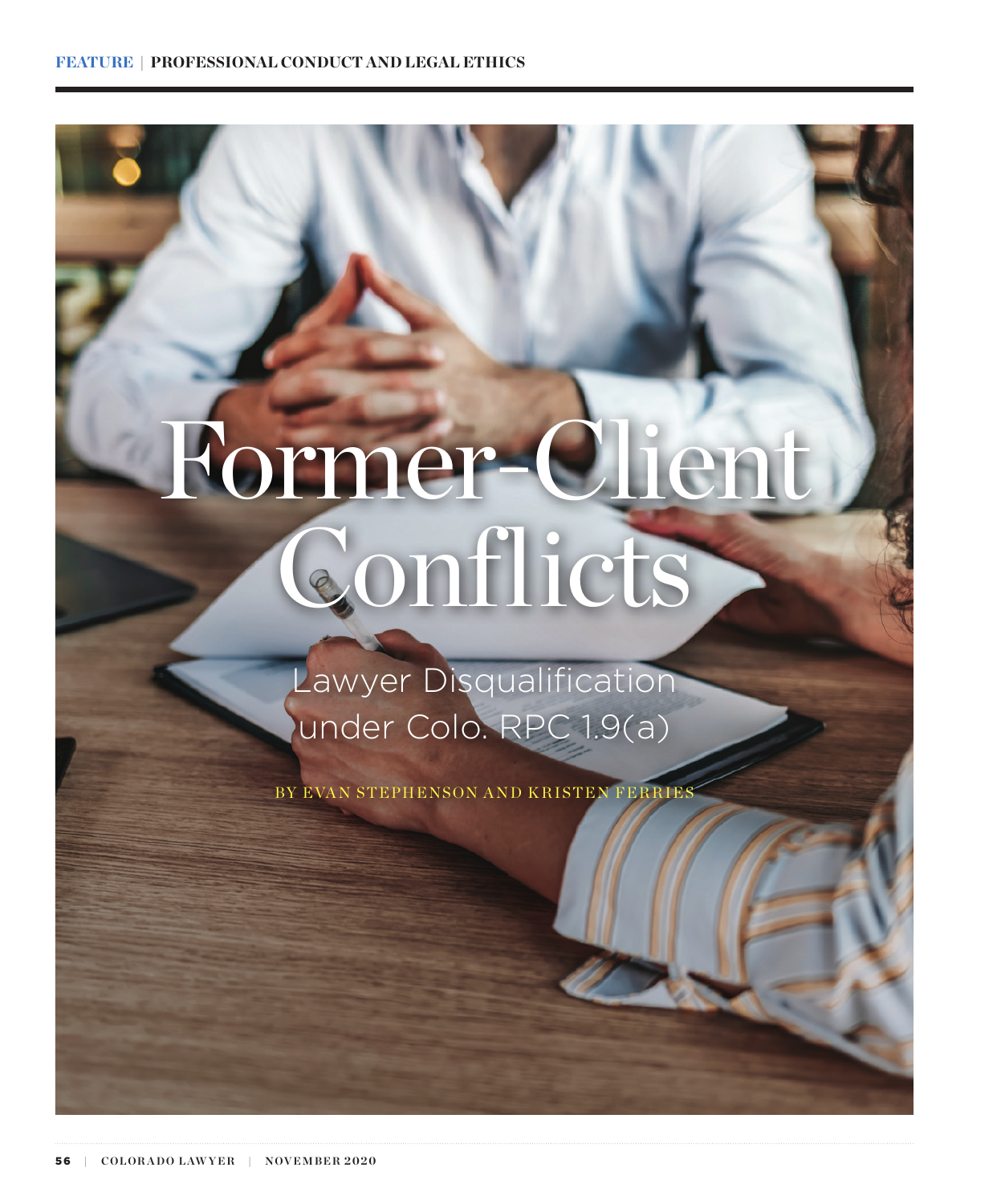*This article addresses lawyer disqualification due to a former client conflict under Colorado Rule of Professional Conduct 1.9(a). It focuses on the recent Colorado Supreme Court opinion in* Persichette v. Owners Insurance Co.

The Colorado Rules of Professional<br>
Conduct (Colo. RPC or Rules) explicitly provide that "[l]awyers play a vital<br>
role in the preservation of society."<br>
"As a member of the legal profession, a lawyer Conduct (Colo. RPC or Rules) explicitly provide that "[l]awyers play a vital role in the preservation of society."1 is more than an advocate for his or her clients; she is also 'an officer of the legal system,' having special responsibility for the quality of justice."2 Accordingly, lawyers have a fundamental responsibility to preserve the confidentiality of their clients' information.<sup>3</sup> Moreover, the sanctity of the attorney-client relationship depends on lawyers keeping their clients' confidences. The inviolability of the relationship permits clients to make themselves vulnerable to their trusted lawyers, which in turn enables lawyers to counsel their clients effectively. But to feel comfortable sharing private information with a lawyer, clients must be assured that their private information will remain confidential, even after the attorney-client relationship ends. This means the legal profession must not allow lawyers to weaponize client confidences against a client at a later time. Thus, "an attorney has certain ethical duties to former clients that persist even after the attorney-client relationship has concluded."4

This article discusses lawyer disqualification under Colo. RPC 1.9(a), with a focus on the recent opinion in *Persichette v. Owners Insurance Co*. 5

#### The Rules' Framework for Confidentiality

To protect the confidential nature of the attorney-client relationship, Colo. RPC 1.6 and 1.9, respectively, prohibit a lawyer from revealing a client's or former client's confidential information.6 Rule 1.9(a) goes further, providing that a "lawyer who has formerly represented a client in a matter shall not thereafter represent another person in the same or a substantially

# "

When a lawyer accepts a representation adverse to a former client, the lawyer must navigate the competing ethical duties owed to the current client and the former client, especially with respect to safeguarding the confidentiality of the former client's information.

#### "

related matter in which that person's interests are materially adverse to the interests of the former client unless the former client gives informed consent, confirmed in writing."7 When a lawyer accepts a representation adverse to a former client, the lawyer must navigate the competing

ethical duties owed to the current client<sup>8</sup> and the former client, especially with respect to safeguarding the confidentiality of the former client's information.9 Naturally, this ethical dilemma only arises when the representations of the former and current client are related. For that reason, Rule 1.9 permits disqualification only in the limited situation where the former and current representations are "substantially related."10

To disqualify a lawyer under Rule 1.9, the moving party must show: "(1) an attorney-client relationship existed in the past; (2) the present litigation involves a matter that is 'substantially related' to the prior litigation; (3) the present client's interests are materially adverse to the former client's interests; and (4) the former client has not consented to the representation after consultation."11 The movant has the burden to establish these elements.<sup>12</sup>

Matters are ''substantially related'' for purposes of this Rule if they involve the same transaction or legal dispute or if there otherwise is a substantial risk that confidential factual information as would normally have been obtained in the prior representation would materially advance the client's position in the subsequent matter.<sup>13</sup>

This definition left trial courts wondering: When is there a "substantial risk" that "confidential factual information" would "materially advance" the client's position in the subsequent matter? In 2017, the Colorado Supreme Court provided some guidance on this question in *Villas at Highland Park Homeowners Association, Inc. v. Villas at Highland Park*, a case primarily concerning issue preclusion.

#### The Villas Case

In *Villas*, a homeowner's association brought a construction defect case against a developer.14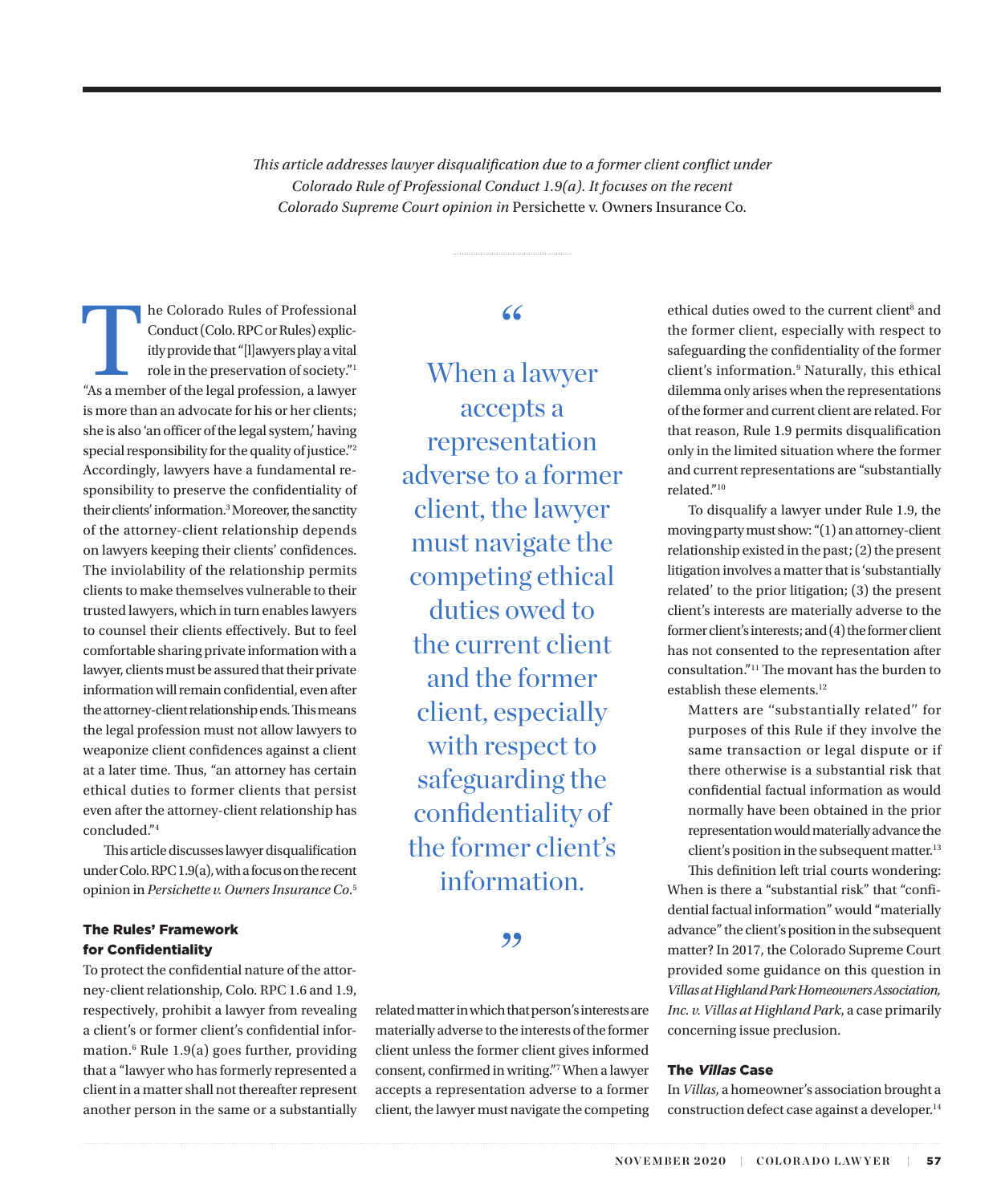The developer moved to disqualify the association's lawyer because she had previously represented the developer in construction defect cases.15 The developer argued that the representations were substantially related because both involved construction defect allegations. The district court, however, invoked the doctrine of issue preclusion and denied the motion without substantively analyzing Rule 1.9.16 The court concluded that because other courts had previously denied the developer's motion to disqualify his former lawyer, the doctrine precluded the developer, as a threshold matter, from moving to disqualify in *Villas*. 17

The Supreme Court reversed, holding that the dispositive legal issue in the developer's motion to disqualify—whether the case was "substantially related" to the lawyer's prior representation of the developer—was not identical to the dispositive legal issue in his other motions to disqualify.18 This was because the question of whether one case is substantially related to a lawyer's prior representation could not be identical to the question of whether a *different case* is substantially related to that same prior representation.19

In analyzing the district court's application of issue preclusion, the Court also addressed the requirements for disqualification under Rule 1.9. First, the court explained that Rule 1.9 "is concerned with the type of confidential factual information that normally would have been revealed in a typical representation, rather than the confidential factual information that was actually revealed."20 Thus, the moving party need not reveal the confidential information it seeks to protect in moving to disqualify (which would defeat the purpose of the Rule). The Court added that because Rule 1.9 is "concerned with the *risk* of disclosure" of former client information, "the crucial question is whether the confidential factual information in the attorney's probable possession is relevant to subsequent claims *in a manner that would materially advance those claims*—which, in turn, depends on the precise legal theories and allegations in those claims."21

The Court remanded the case to the district court to resolve the developer's motion to disqualify with the hint that "[w]here a lawyer handles recurrent yet factually distinct problems,

## "

The Court held that a law firm, which had a decade-long attorney-client relationship with an insurance company in which the firm 'helped put in place' the insurance company's claims-handling practices, could not subsequently represent the plaintiff in a bad faith case against the same insurance company.

#### ,,

each individual matter is likely to involve a distinct set of dispositive facts."22 "In such a situation," the court continued, "the information that an attorney obtains in a prior representation is not necessarily relevant in later matters and consequently, there is no substantial risk that the attorney could use the information to gain an unfair advantage."23

On remand, the district court denied the developer's motion to disqualify, this time after substantively applying Rule 1.9.<sup>24</sup> The court found that the evidence required to succeed on a construction defect claim "is unique to the facts of the case which are probative of whether the builder used reasonable care and skill in constructing the particular homes at issue."25 The court explained that, to the extent the lawyer learned any confidential factual information about the developer's general litigation strategy in construction defect cases, such information was "playbook information" (knowledge about a company's general operations) that did not justify disqualification. The court further explained that under Rule 1.9 comment [3], playbook information is only disqualifying when the lawyer has knowledge of "specific facts gained in a prior representation that are relevant to the matter in question."

The developer did not show what confidential facts his lawyer would have learned in the prior construction defect cases that would be relevant to the subsequent case. Thus, the district court concluded that "the vast majority of the information she would have acquired would be the 'nuts and bolts' of the particular case—the innumerable details regarding site, design, materials, workmanship, etc.—which would have little, if any, relevance even to the very next case she worked on, let alone one arising a decade or more in the future."26

Beyond *Villas*, which did not squarely address the substantial relationship test under Rule 1.9—indeed, the Court left that analysis to the district court—legal authority in Colorado has scarcely examined the term "substantially related." Trial courts thus received little guidance on the level of similarity among representations necessary to require the lawyer to be disqualified for an ethical conflict of interest.

In May 2020, that changed when the Colorado Supreme Court applied the substantial relationship test in the context of an insurance bad faith case.27 The Court held that a law firm, which had a decade-long attorney-client relationship with an insurance company in which the firm "helped put in place" the insurance company's claims-handling practices, could not subsequently represent the plaintiff in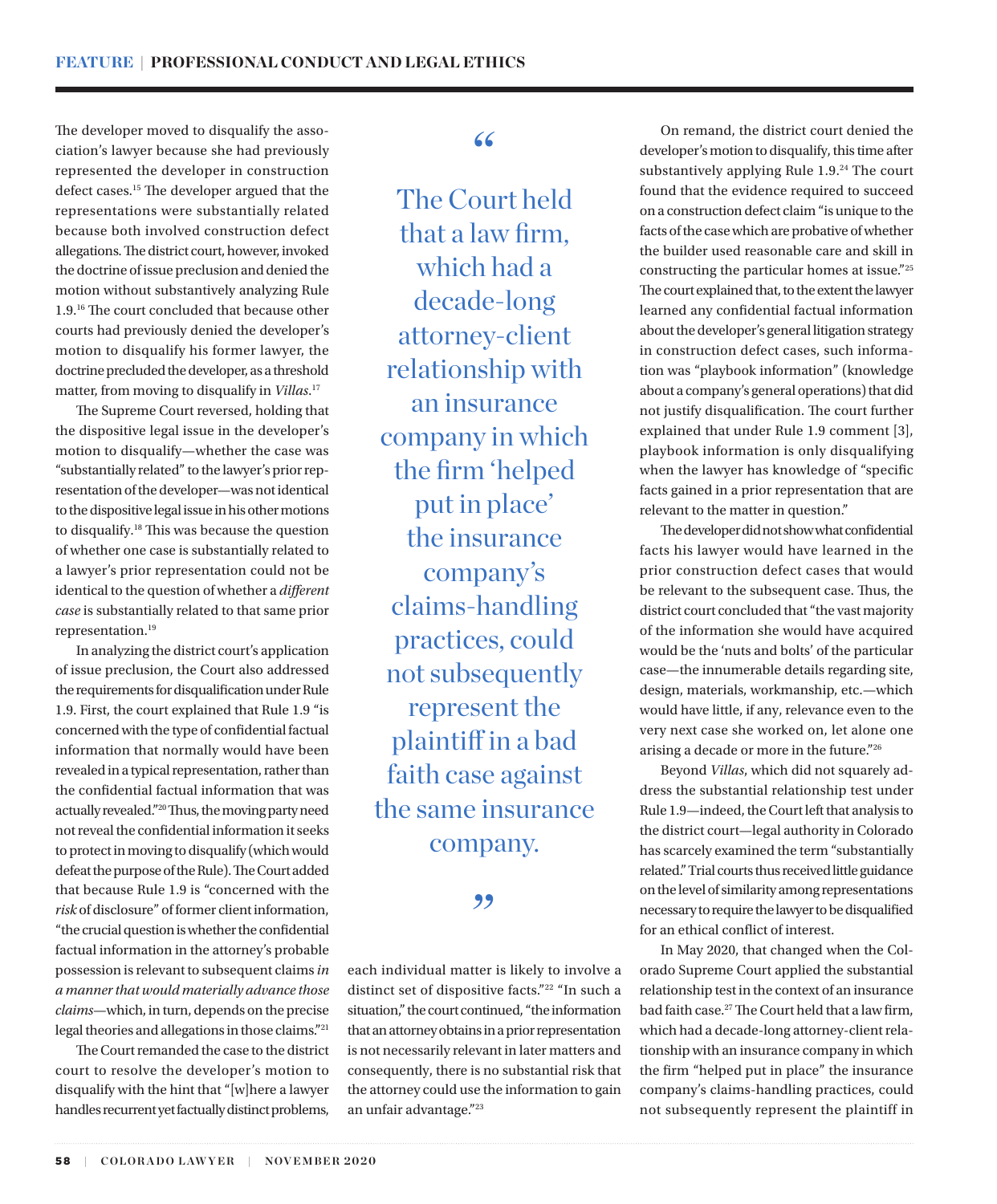a bad faith case against the same insurance company.<sup>28</sup> In so ruling, the Court both protected the insurance company from disclosure of its confidential information and bolstered Rule 1.9's purpose of protecting the sanctity of the attorney-client relationship and promoting trust between client and lawyer.

#### Persichette in the District Court

In *Persichette*, the plaintiff sued Owners Insurance Co. (Owners), alleging bad faith breach of an automobile insurance policy's underinsured motorist (UIM) coverage and seeking statutorily multiplied benefits and fees under CRS §§ 10-3-1115 and -1116.29 Approximately three months after the lawsuit began, a lawyer from a second law firm appeared as co-counsel for the plaintiff. The second firm previously had defended Owners in bad faith cases in Colorado for more than a decade.<sup>30</sup>

Owners requested that its former law firm withdraw, but the firm refused, contending that the information it acquired while representing Owners was neither confidential nor disadvantageous to Owners.<sup>31</sup> Owners filed a motion to disqualify its former firm under Rule 1.9.32 The parties agreed that three of the four elements for disqualification under Rule 1.9 were met: (1) the existence of a prior attorney-client relationship; (2) adversity in the subsequent matter; and (3) the former client's lack of consent. Thus, the only dispute was whether the law firm's former representation of Owners was "substantially related" to its subsequent representation of the plaintiff.<sup>33</sup>

Owners argued that its former law firm must be disqualified because its prior representation of Owners in bad faith UIM cases—in which the firm advised and trained Owners' claim representatives regarding UIM claim-handling practices—was "substantially related" to the law firm's subsequent representation of the plaintiff in a bad faith UIM case against Owners.34 Specifically, Owners contended that the prior and current representations involved substantially related facts because the crux of both representations involved whether Owners' UIM assessment and claim-handling practices gave rise to bad faith tort liability, practices that had been implemented by the same employees whom the law firm had advised and trained.<sup>35</sup> The plaintiff did not contest any of the facts in Owners' motion, but argued that the law firm only possessed playbook information, which the plaintiff contended did not require disqualification.

"

The district court's ruling highlighted the lack of clarity in the decisional law governing the 'substantially related' test and posed an important question: How could two matters be 'substantially similar' but *not* 'substantially related'?

,,

Relying on *Villas*, the district court denied Owners' motion. Analogizing to the construction defect cases in *Villas*, the court believed the insurance bad faith cases in *Persichette* involved "factually distinct problems of the same type."36 The district court ruled that the law firm's prior representation of Owners in bad

faith cases involved "separate" and "distinct" UIM claims from the UIM claim at issue in *Persichette*, and therefore the representations were not "substantially related."37 The court also reasoned that any information the law firm had learned about Owners' claim-handling practices constituted broad playbook information—knowledge about the company's general internal operations—which ordinarily does not require disqualification under Rule 1.9.38

Still, the district court found that Owners' former law firm had "helped put in place" the claim-handling practices that were at issue in the subsequent case.<sup>39</sup> It also found that the law firm was "intimately familiar" with those practices, as well as with Owners' negotiation strategy, its settlement pay ranges, and the factors that would motivate Owners to settle or view bad faith cases as high risk to the company.<sup>40</sup>

Admittedly struggling with a "close call" under Rule 1.9, the district court concluded that while the litigation "involves a matter that is substantially similar to the prior representation" and the "similarities between the current and prior representations are numerous and substantial," the matters nevertheless were not "substantially related" under Rule 1.9.<sup>41</sup> If nothing else, these findings conveyed that further guidance was required for trial courts to meaningfully apply the "substantial relationship" test under Rule 1.9. The district court's ruling highlighted the lack of clarity in the decisional law governing the "substantially related" test and posed an important question: How could two matters be "substantially similar" but *not* "substantially related"?

#### The Supreme Court Clarifies Disqualification Requirements

Owners brought an original proceeding in the Colorado Supreme Court under Colorado Appellate Rule 21, challenging the district court's denial of its motion to disqualify.<sup>42</sup> The question presented was whether Rule 1.9 prohibited a lawyer who previously defended a client in materially identical past matters and helped shape its practices from suing the former client and attacking those same practices as "bad faith." The Court issued a rule to show cause and, after briefing and oral argument, made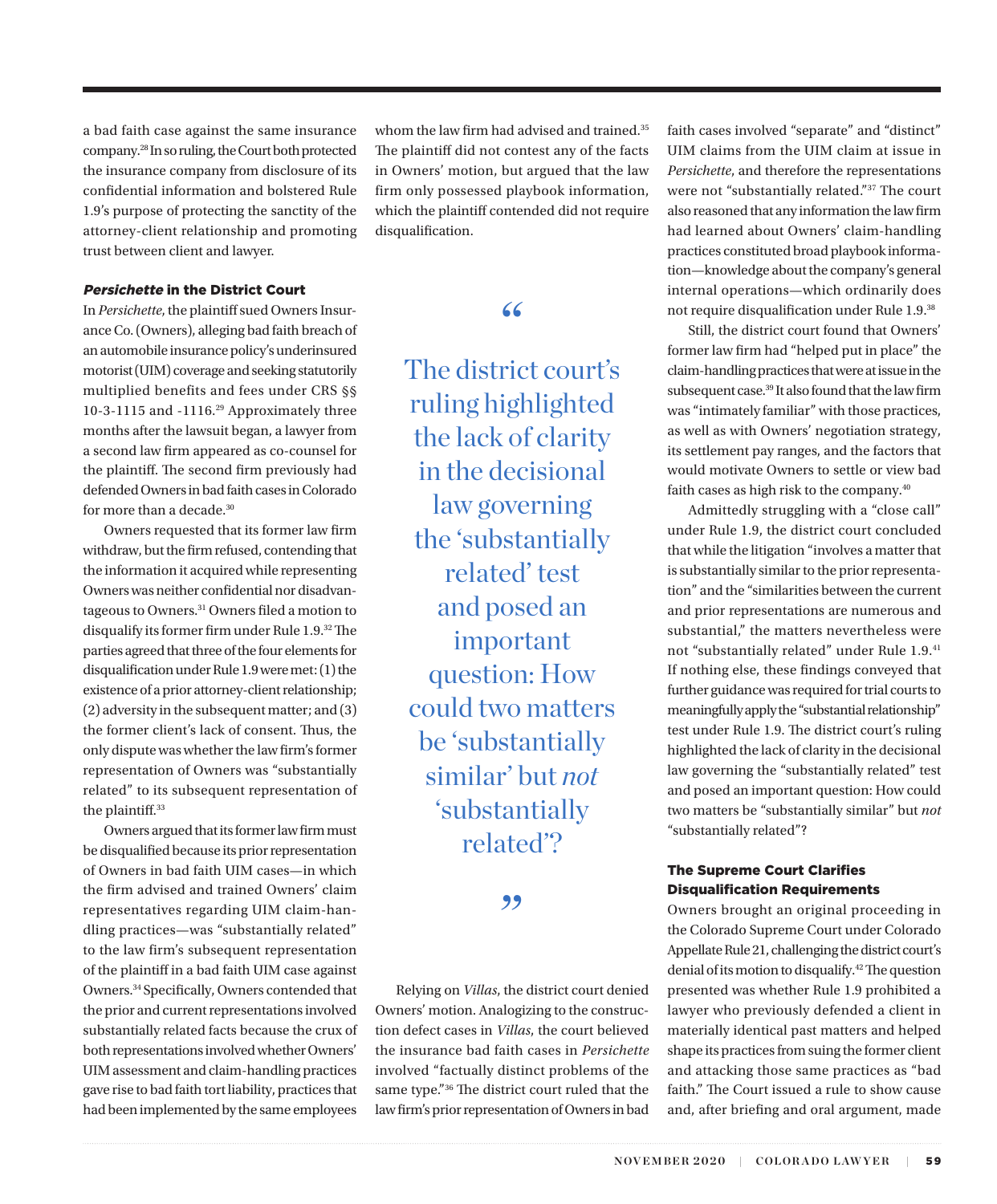the rule absolute.<sup>43</sup> The Court held that, given the trial court's factual findings, there was "no doubt" that the law firm must be disqualified under Rule 1.9's "substantial relationship" test.<sup>44</sup>

#### *What is a "Substantially Related" Matter?*

The Court began its analysis with Rule 1.9, which does not define "substantially related." The comments to Rule 1.9, however, provide that two matters are "substantially related" if (a) "they involve the same transaction or legal dispute" or (b) "there otherwise is a substantial risk that confidential factual information as would normally have been obtained in the prior representation would materially advance the client's position in the subsequent matter."45 Critically, "while the moving party must show that its former lawyer would normally have obtained material information of a confidential factual nature in the prior representation, it need not establish that the attorney *actually obtained* such information in that representation."46 Otherwise, the moving party necessarily would have to disclose the confidential information it sought to protect when it moved to disqualify, thereby defeating the purpose of protections afforded by attorney-client confidentiality.47

The Court rejected the district court's reasoning that the current and former matters could not be "substantially related" simply because the law firm's prior representation of Owners involved "distinct facts" from those at issue in the subsequent representation against Owners.48 The Court explained that, unlike in *Villas*, multiple common threads tied the law firm's defense of Owners in prior bad faith UIM cases to its subsequent representation of the plaintiff in a bad faith UIM case against Owners. These common threads included "Owners' general claims-handling policies and procedures, hierarchy of settlement authority, negotiation strategies, settlement pay ranges, and the factors Owners considers in assessing whether to settle a claim."49 They also included commonalities "[m]ore specific to this case," such as "advice and training to Owners and Owners' employees on the policies and procedures Owners uses to handle claims involving uninsured motorists, unreasonable delay, and bad faith—precisely the types of claims at issue here."50

Additionally, the law firm had "defend[ed] Owners in many cases against claims like the ones brought by" the plaintiff.51 By ruling that the two matters could not be "substantially related" if they involved "distinct" underlying

# "

In this way, *Persichette* clarified that disqualification is required only when there is a substantial risk that the lawyer learned specific, confidential, factual information that is relevant to the subsequent case against the former client.

#### ,,

"events," the district "court essentially collapsed 'a substantially related matter' into 'the same' matter." Thus, the Court concluded, the district court, for all intents and purposes, had "read '[the] substantially related matter' [requirement] out of the rule."52 But "[t]his the court could not do."53

The Court opined that two matters need not be "the same" to be "substantially related."54 So while it may be true that a string of construction defect cases will rarely bear a substantial relationship to one another, because each depends entirely on unique facts giving rise to the particular alleged defect, the same is *not* true in the context of insurance bad faith cases where there are common underlying threads. These latter cases frequently balance on the same fulcrum of client-focused critical facts—whether a tort arises from the insurance company's claim handling, claim-processing procedures, claim-settlement conduct, training, or personnel.Because the law firm in *Persichette* "provided advice and training to Owners and Owners' employees on the policies and procedures Owners uses to handle claims involving uninsured motorists, unreasonable delay, and bad faith—precisely the types of claims at issue here"—the Court found that the law firm "likely possesses" confidential factual information "about Owners that is probably relevant to [the plaintiff's] claims in a way that is advantageous to [the plaintiff] and detrimental to Owners."55

The Court's explanation and application of the substantial relationship test in *Persichette* is largely consistent with its prior articulation of the test in *Villas* and the district court's application of the test in that case. In *Villas*, there was no overarching factual similarity between the individual construction defect cases in which the lawyer previously represented the developer and the later construction defect cases in which the lawyer represented the developer's opponent. Unlike *Persichette*, in which common facts regarding Owners' claim handling practices were present in both the former and present representations, in *Villas* there was no factual commonality in the construction defect cases that could render the lawyer's prior representation of the developer and subsequent representation of the homeowner's association "substantially related." In this way, *Persichette* clarified that disqualification is required only when there is a substantial risk that the lawyer learned specific, confidential, factual information that is relevant to the subsequent case against the former client.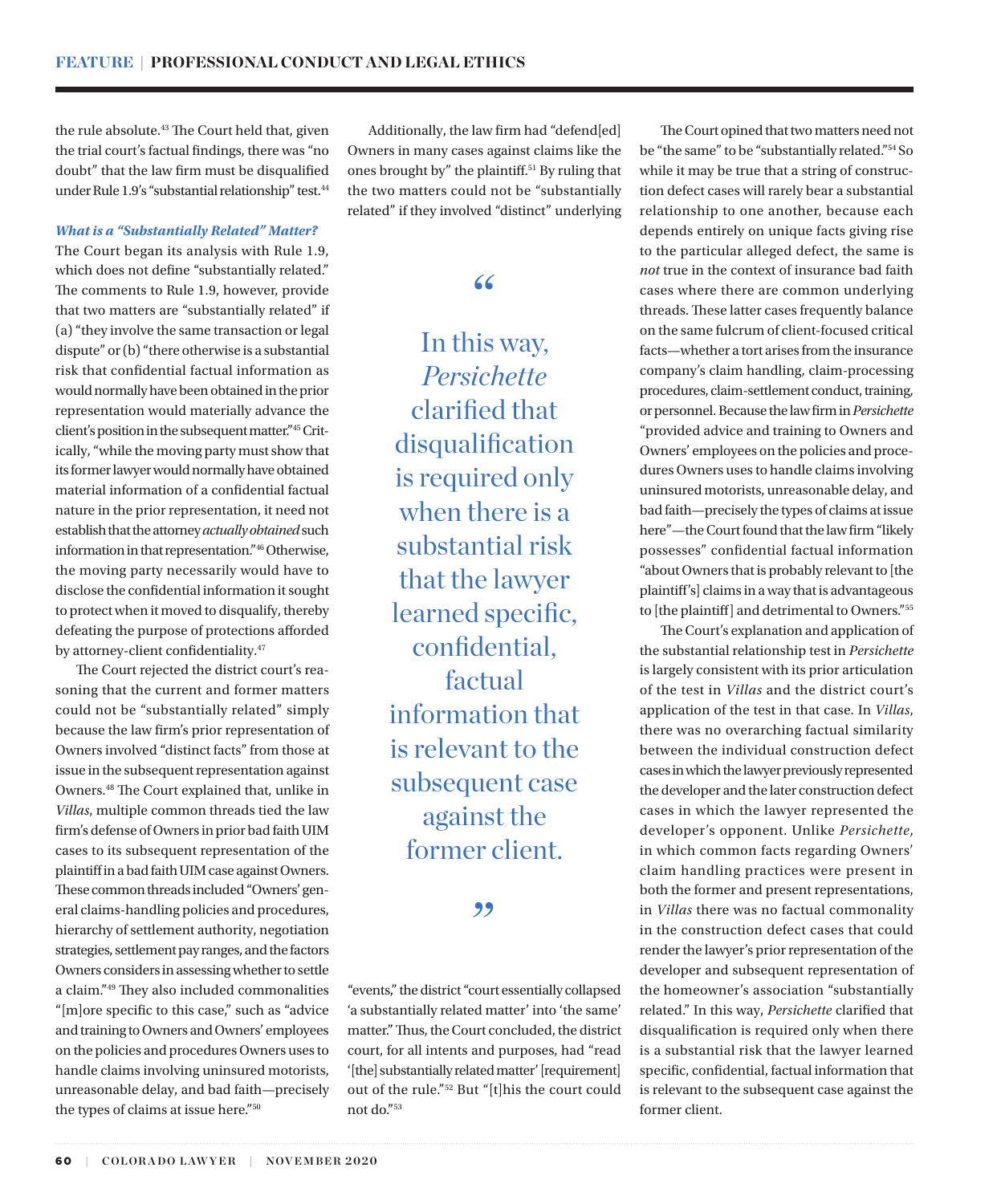#### *Is Playbook Information Disqualifying?*

The Court in *Persichette* also rejected the district court's expansive view of playbook information. Generally, playbook information refers to an organizational client's policies and procedures.<sup>56</sup> The term stems from the comments to Rule 1.9, which provide that "[i]n the case of an organizational client, *general* knowledge of the client's policies and practices ordinarily will not preclude a subsequent representation."57 Courts have long held that information regarding an organizational client's "litigation playbook," without more, does not require disqualification under Rule 1.9.58 However, a lawyer's knowledge of "specific facts" gained during the prior representation regarding a former client's policies and procedures "that are relevant to the matter in question ordinarily will preclude such a representation."59

In *Persichette*, the district court ruled that confidential information regarding Owners' claim-handling policies and procedures merely constituted playbook information that should not ordinarily be disqualifying under Rule 1.9.60 The Supreme Court disagreed, reasoning that the district court's factual findings—which established that those policies and procedures were directly relevant in the subsequent litigation and were inextricably related to the law firm's prior representation of Owners—rendered the representations "substantially related" under Rule 1.9.61 The Court rejected the notion that playbook information about an organizational client's policies and procedures could not ever be disqualifying.<sup>62</sup> To the contrary, it held that when internal client information is relevant to the litigation, it is disqualifying even when characterized as playbook information.<sup>63</sup>

This reasoning is consistent with the district court's denial of the motion to disqualify in *Villas*. In *Villas*, the developer relied on his former lawyer's possession of generic information about his litigation strategy in construction defect cases in moving to disqualify the lawyer. But the developer pointed to no specific facts regarding his litigation strategy that could have benefited his opponent in the subsequent matter. In *Persichette*, on the other hand, the law firm's possession of specific facts regarding Owners' claim handling practices, which were implicated in the subsequent lawsuit, required disqualification under Rule 1.9.

#### *Can a Lawyer Limit Representation of a New Client to Avoid Disqualification?*

In *Persichette*, in response to Owners' motion to disqualify, the law firm argued that disqualification was not required because the law firm would limit the plaintiff's bad faith claim against Owners so as not to implicate the claim-handling practices on which the firm had previously advised Owners.<sup>64</sup> The Court rejected this gambit, stating:

In any event, Persichette's proposal to cast away part of his case to sidestep a former-client conflict under Rule 1.9(a) may give rise to a concurrent conflict under Colo. RPC  $1.7(a)(2)$ .... Hence, in attempting to stave off Owners' motion for disqualification, [the law firm] may be hopping out of the Rule 1.9(a) frying pan and into the Rule  $1.7(a)(2)$  fire.<sup>65</sup>

The Court held that a lawyer may not limit representation of a current client to avoid disqualification due to a former-client conflict.<sup>66</sup>

#### *What is Required to "Preserve the Integrity and Fairness of the Proceedings"?*

The existence of a former client conflict under Rule 1.9, by itself, is not enough to compel disqualification of a lawyer in Colorado state court.67 Disqualification under Rule 1.9 becomes mandatory, however, "when it is required to preserve the integrity and fairness of the proceedings."68 In *Persichette*, the Supreme Court determined there was "no doubt that, given [the law firm's] prior representation of Owners," the plaintiff was "likely to obtain an advantage for him and a disadvantage for Owners."69 The Court thus concluded that

# **CBA ETHICS HOTLINE**

# *A Service for Attorneys*

The CBA Ethics Hotline is a free resource for attorneys who need immediate assistance with an ethical dilemma or question. Inquiries are handled by individual members of the CBA Ethics Committee. Attorneys can expect to briefly discuss an ethical issue with a hotline volunteer and are asked to do their own research before calling the hotline.

> **To contact a hotline volunteer, please call the CBA offices at 303-860-1115.**

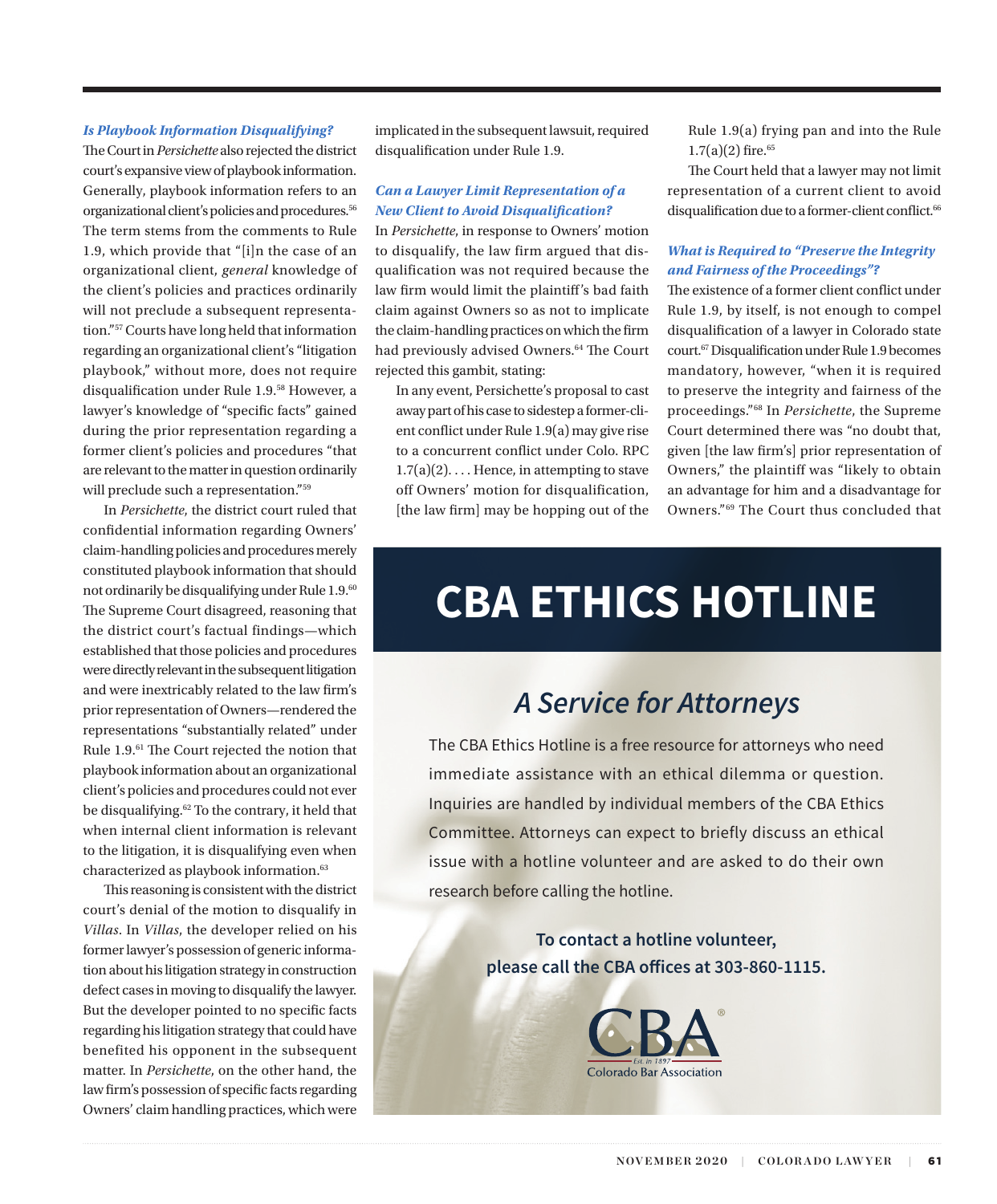allowing the law firm to remain in the case as the plaintiff's counsel "would seriously threaten the integrity and fairness of the proceedings," and because no remedy other than disqualification would cure that defect, the law firm had to be disqualified.70 Under the Court's reasoning, a former client ordinarily can meet this test by making a sufficiently strong case that the "substantial relationship" test has been satisfied. The considerations inherent in showing a substantial relationship and the need to preserve the integrity and fairness of the proceedings thus have much in common.

#### Conclusion

*Persichette* reinforces Colorado's commitment to attorney-client confidentiality. It clarifies Rule 1.9's "substantial relationship" test and confirms that a lawyer's possession of confidential factual information about a former client—including an organizational client—precludes the lawyer from later representing the client's opponent in a matter implicating that same information. The Supreme Court's decision strikes a necessary balance between a lawyer's duty to represent clients that may, over time, find themselves on opposite sides of the courtroom, while still protecting clients' ability to confide in their lawyers. The decision also protects clients from concurrent conflicts of interest by preventing lawyers from being torn between competing ethical responsibilities to current and former clients<sup>CD</sup>



**Evan Stephenson** is a partner at Wheeler Trigg O'Donnell LLP in Denver. He focuses his practice on insurance, commercial, and

class action litigation, with an emphasis on trials and appeals—stephenson@wtotrial.com. **Kristen Ferries** is an associate at Wheeler Trigg O'Donnell LLP in Denver. She represents clients in complex litigation, particularly in personal injury and product liability matters—ferries@ wtotrial.com.

The authors represented Owners Insurance Co. in *Persichette v. Owners Insurance Co.* and coordinating editor Stephen Masciocchi was Owners' expert witness.

**Coordinating Editors:** Stephen G. Masciocchi, smasciocchi@hollandhart.com; Joseph G. Michaels, joseph.michaels@coag.gov



# **Case Summaries and Captions from the Colorado Supreme Court and Court of Appeals**

# SIGN UP FOR THE **OPINIONS** EMAIL UPDATES



Case announcement sheets and published opinions are delivered to your inbox within hours of release from the courts. Summaries are available within 72 hours.

Sign up at cobar.org by clicking on "My Cobar." Then, click on "Sign up for and unsubscribe from CBA listservs."

# **Questions? Contact membership@cobar.org or call 303-860-1115, ext. 1.**